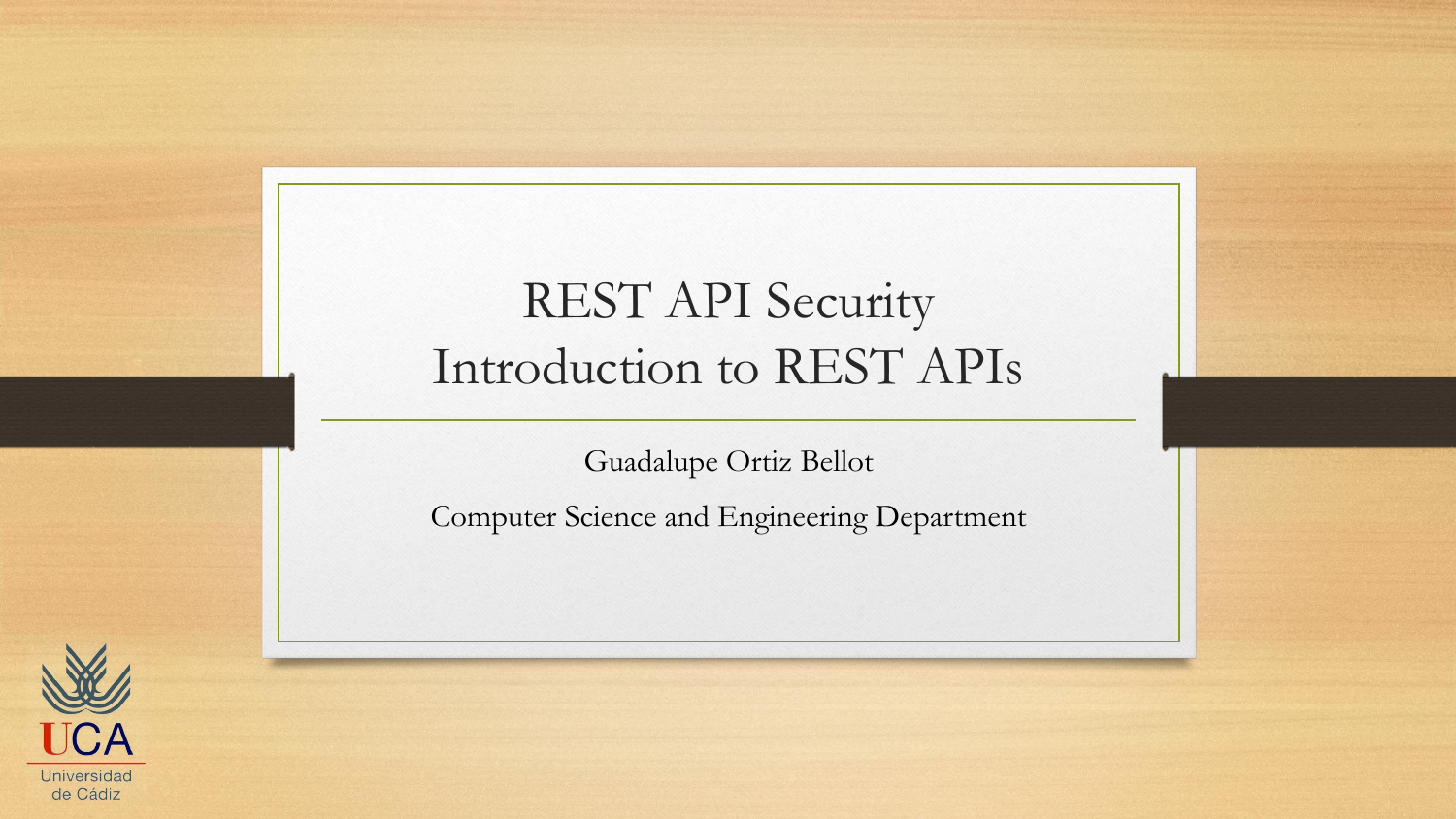#### Contents

- 1. Web Service Introduction
- 2. Rest APIs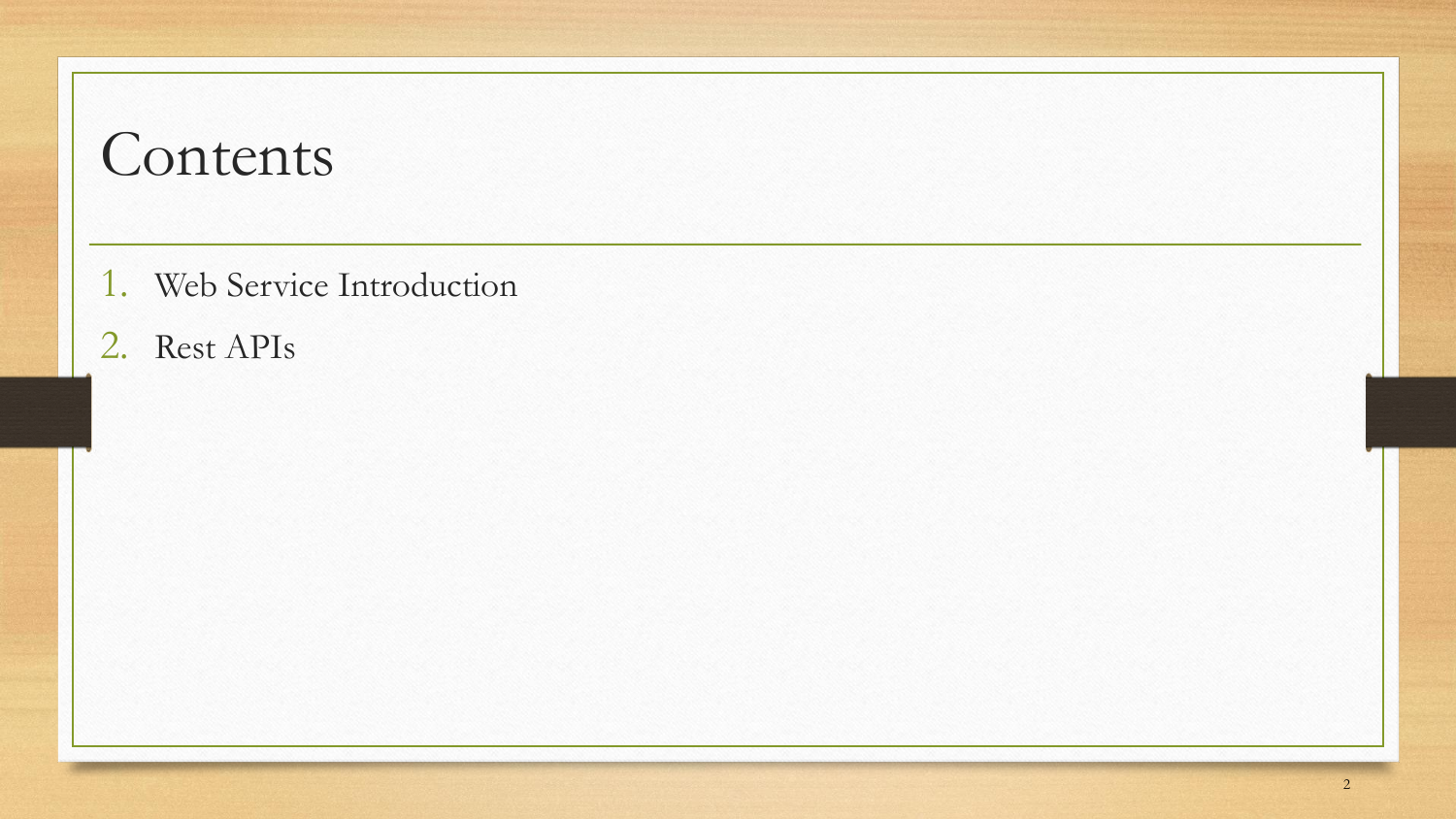#### Contents

#### **1. Web Service Introduction**

- **Terms**
- **REST Overview**
- **REST versus SOAP**
- 2. Rest APIs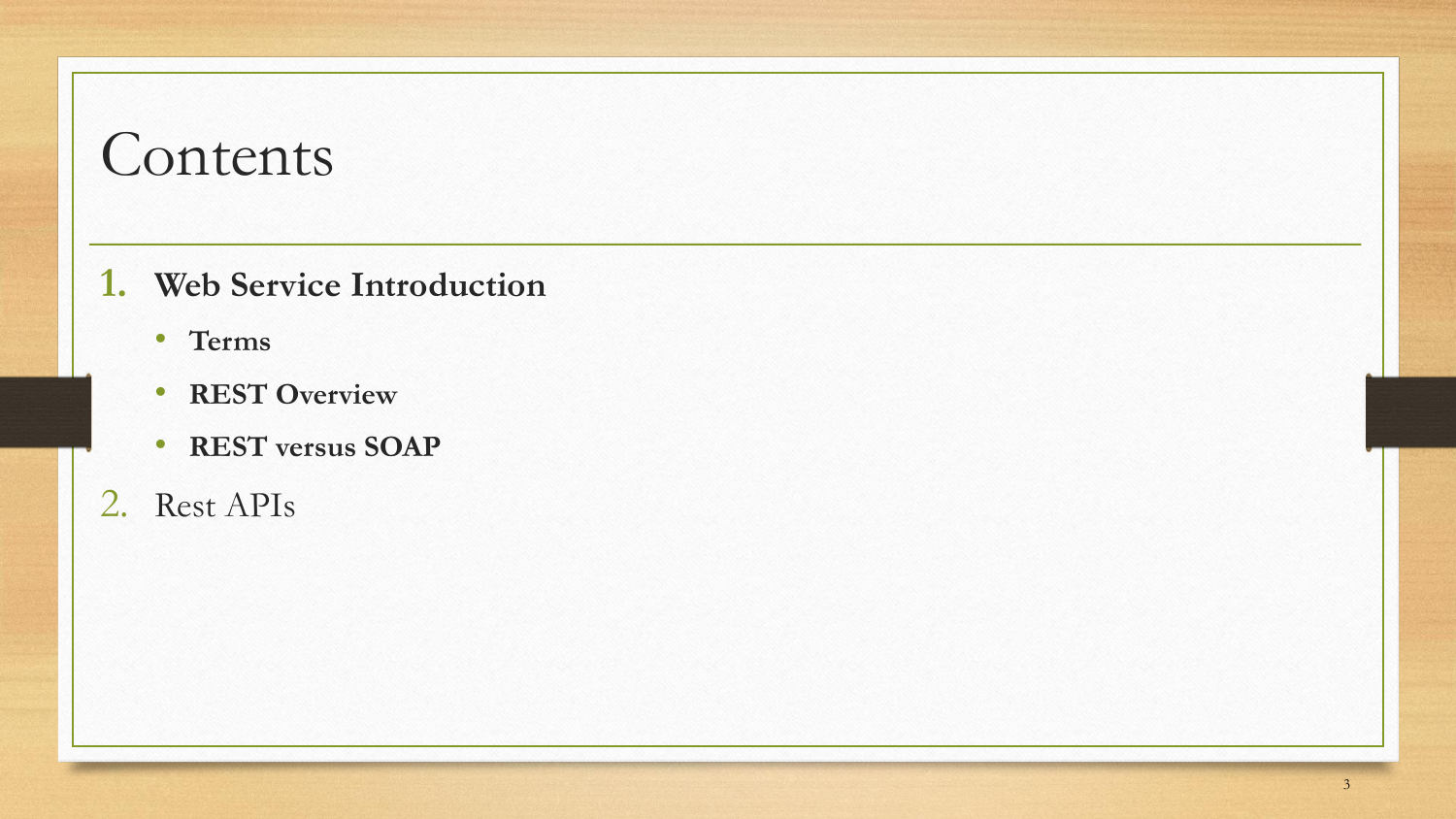# 1. Web Service Introduction Search for the following terms in the Web

- Web Services
- URI
- Endpoint (for web services)
- Media type
- JSON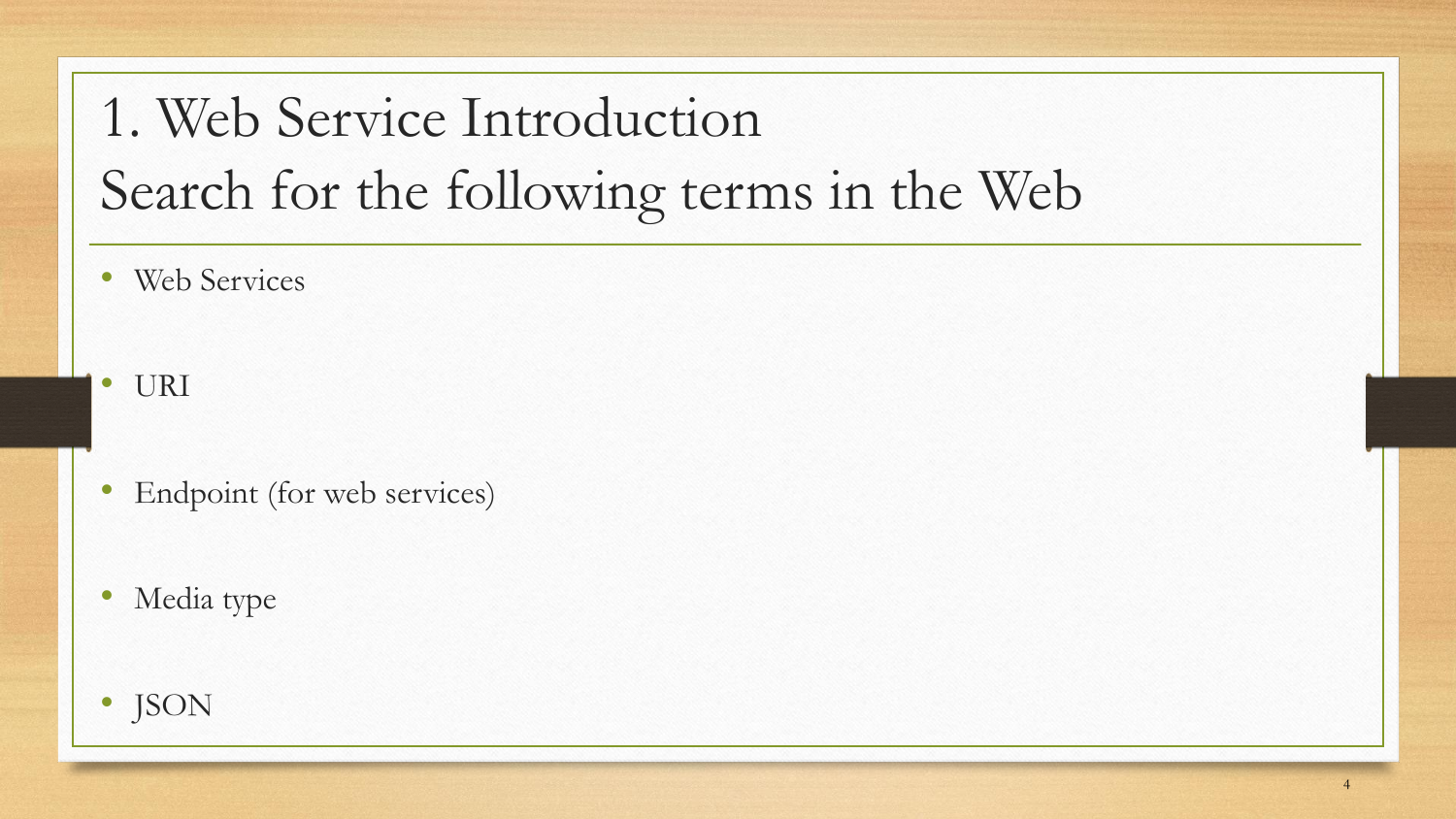## 1. Web Service Introduction REST Overview

REST: Representational State Transfer.

- 1. A user makes a request (for instance GET) to an application html address, for instance through the web browser.
- 2. The browser sends a request to the HTTP server.
- 3. The server responses with an HTML document with a MIME type.

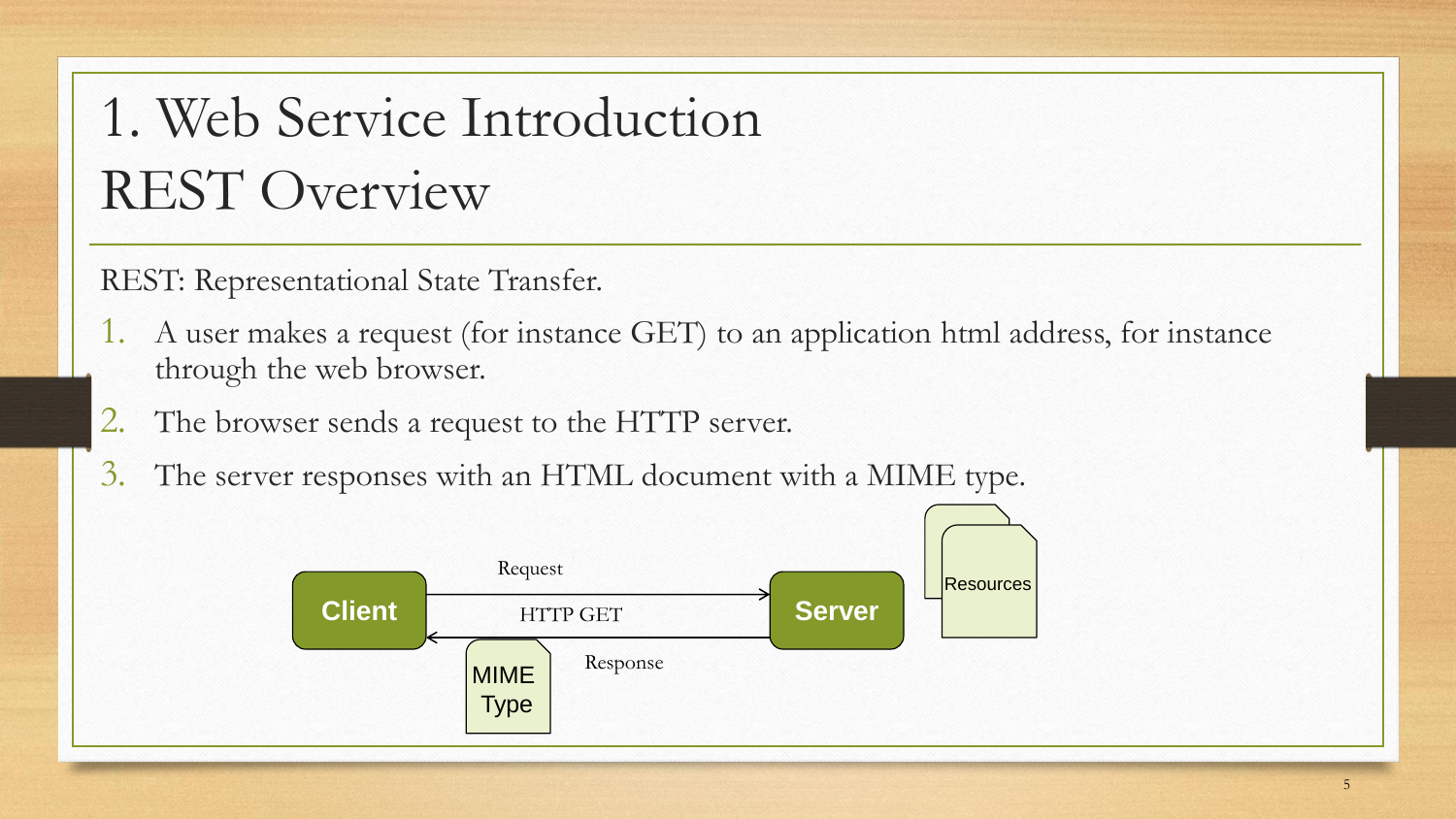# 1. Web Service Introduction REST versus SOAP (i)

- The services built with REST architectural style (named RESTful services) **encapsulate data in a simple XML format** and transport them through HTTP as a request of a web site to a web server.
- RESTful web services are particularly useful when it is only necessary to **submit and receive simple messages**.
- SOAP is mainly used for Enterprise applications to integrate **more complex data types and applications**, as well as **legacy systems**.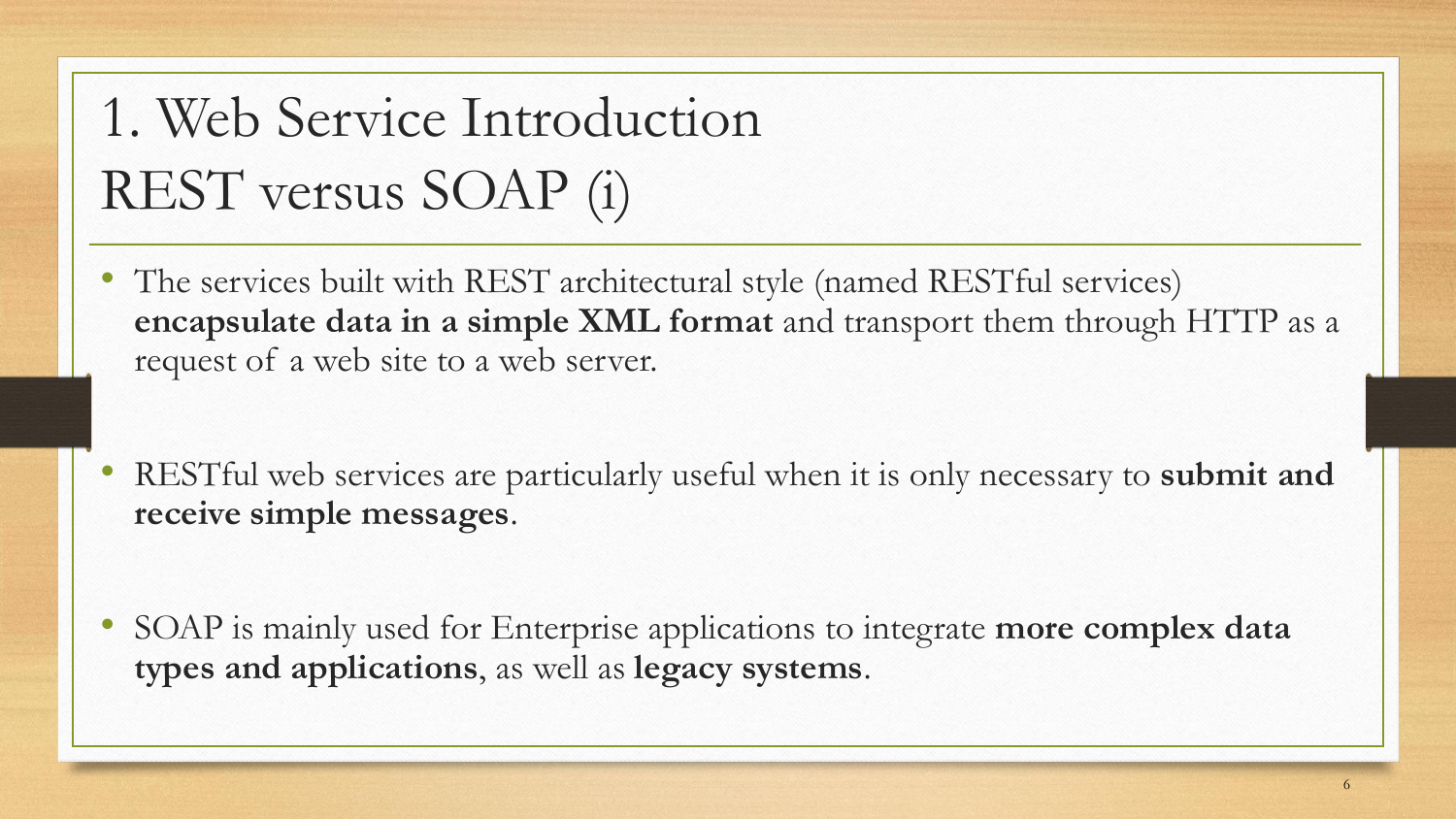# 1. Web Service Introduction REST versus SOAP (ii)

- REST:
	- Light
	- Legible by human beings
	- Easy to build
- SOAP
	- Easy to consume sometimes
	- Strongly typed data type checking
	- Development tools
	- More security

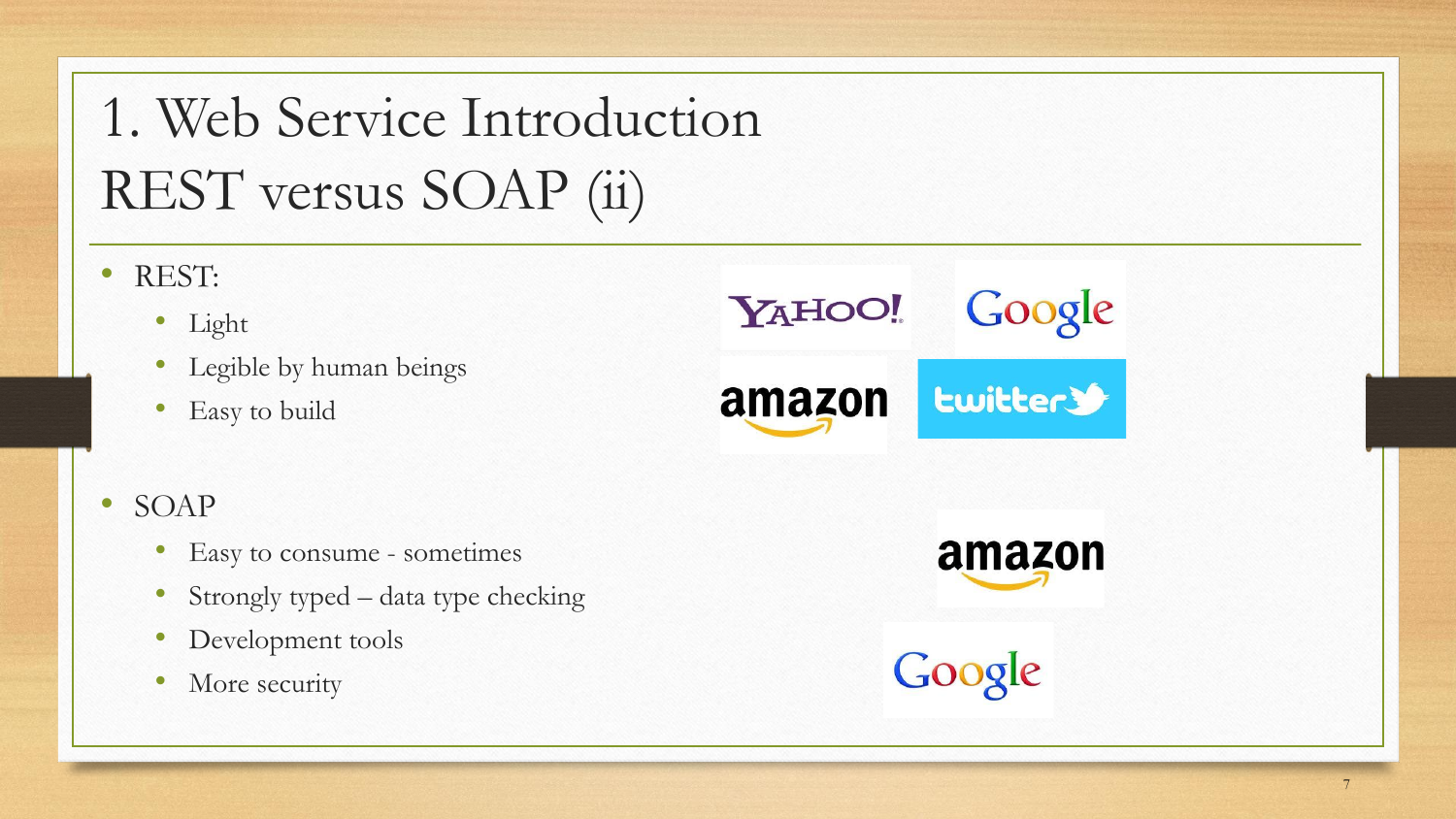#### Contents

- 1. Web Service Introduction: Rest versus SOAP
- **2. Rest APIs**
	- **1. Rest Basic Concepts**
	- **2. Data Transfer Formats**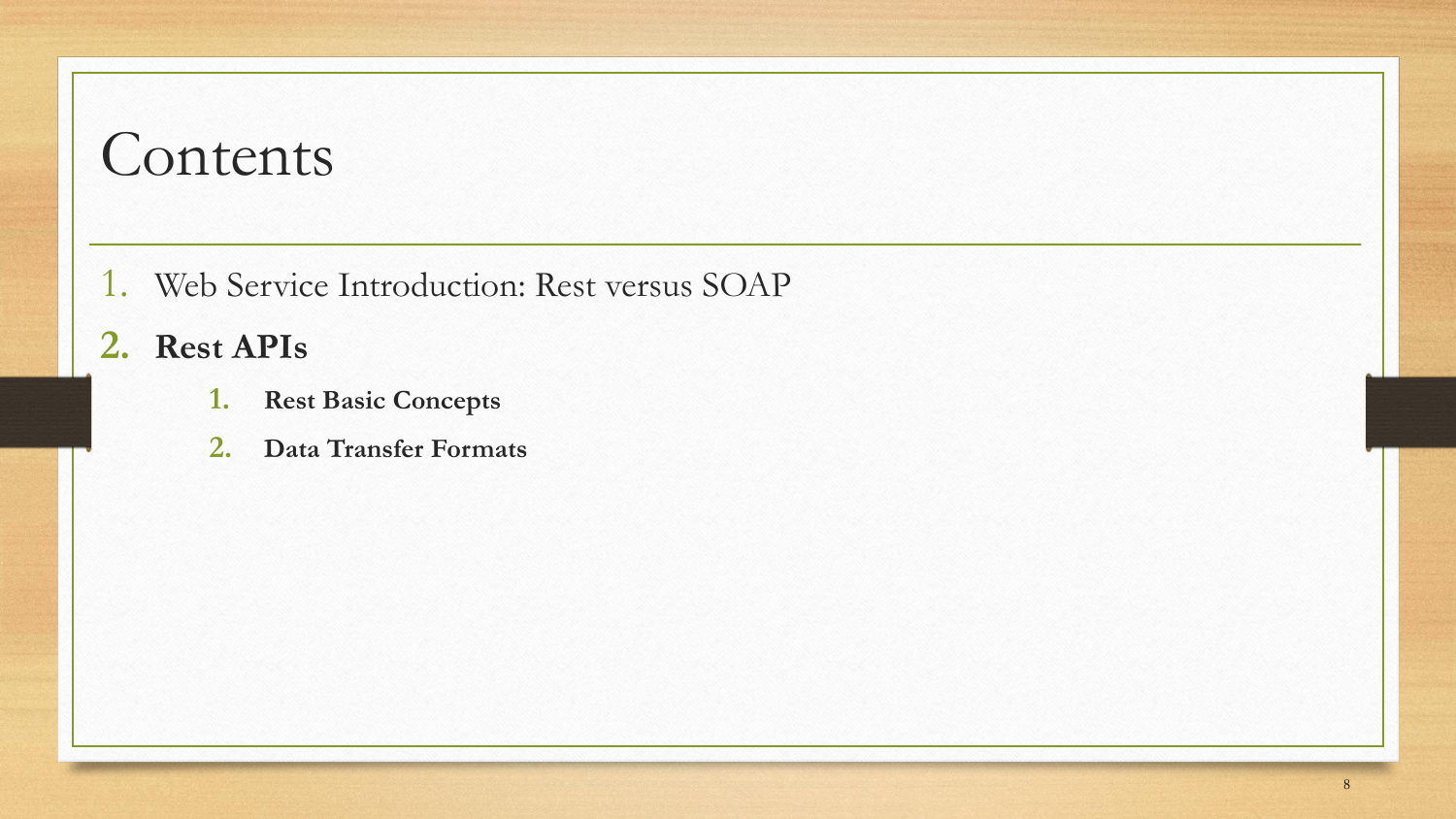# 2. REST APIs REST Basic Concepts. Principles (i)

REST is an architectonical style for services that is based on web standards. Its main principles are:

- Everything can be identified as a resource and every resource can be identified by an URI.
- A resource can be represented in multiple formats, defined by a *media type*.
- HTTP standard methods are used to interact with the resources: mainly GET, POST, PUT and DELETE.
- The communications between the client and the endpoint are *without state*.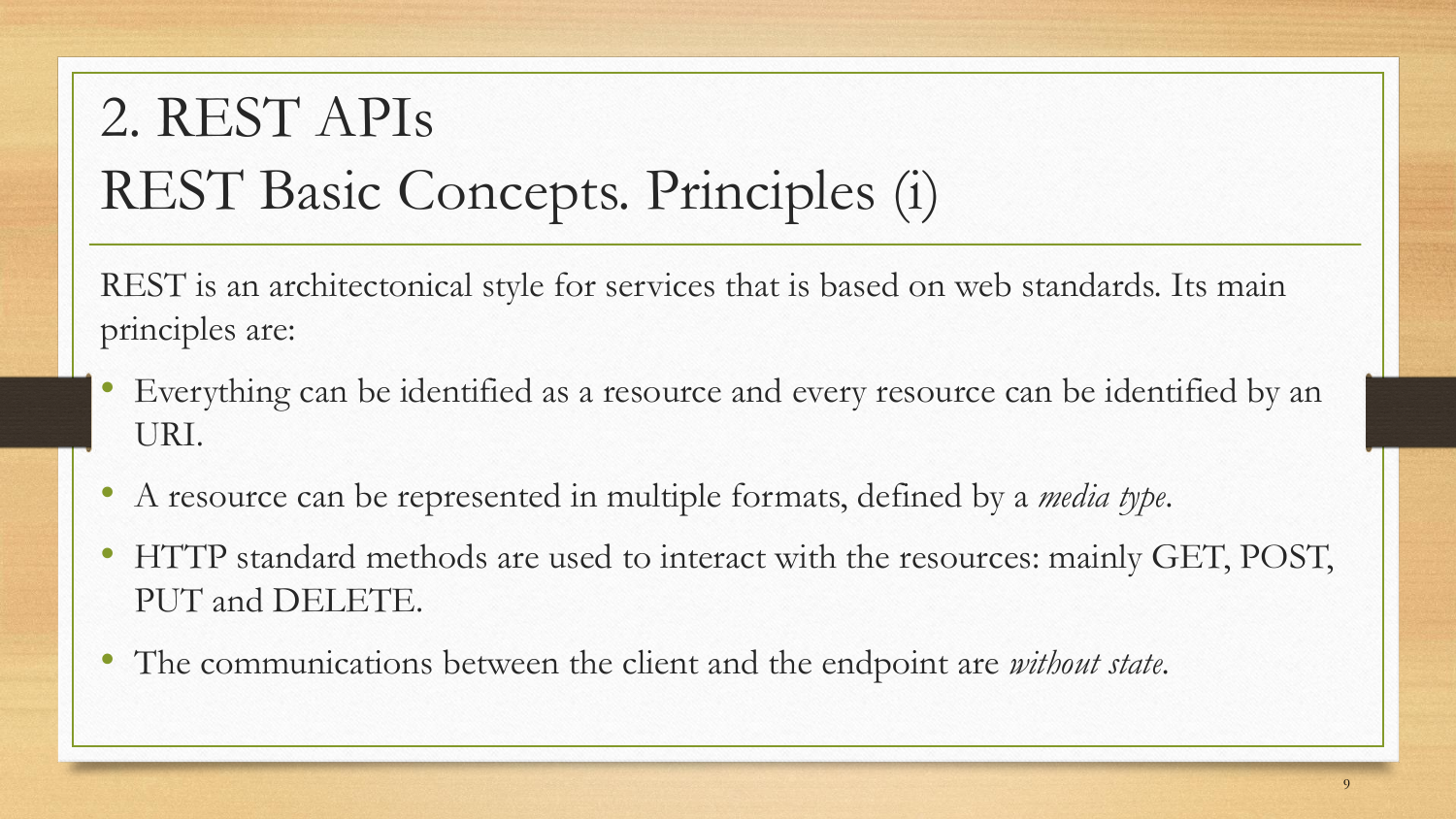## 2. REST APIs REST Basic Concepts. Principles (ii)

• The World Wide Web is a classic example of REST architectural style: URIs identify the resources and HTTP the protocol used to access the URIs.

• HTTP provides a uniform interface and a set of methods to manipulate the resource.

• A client program, as a web browser, can access, update, add, and delete a web resource through the URI using several HTTP methods.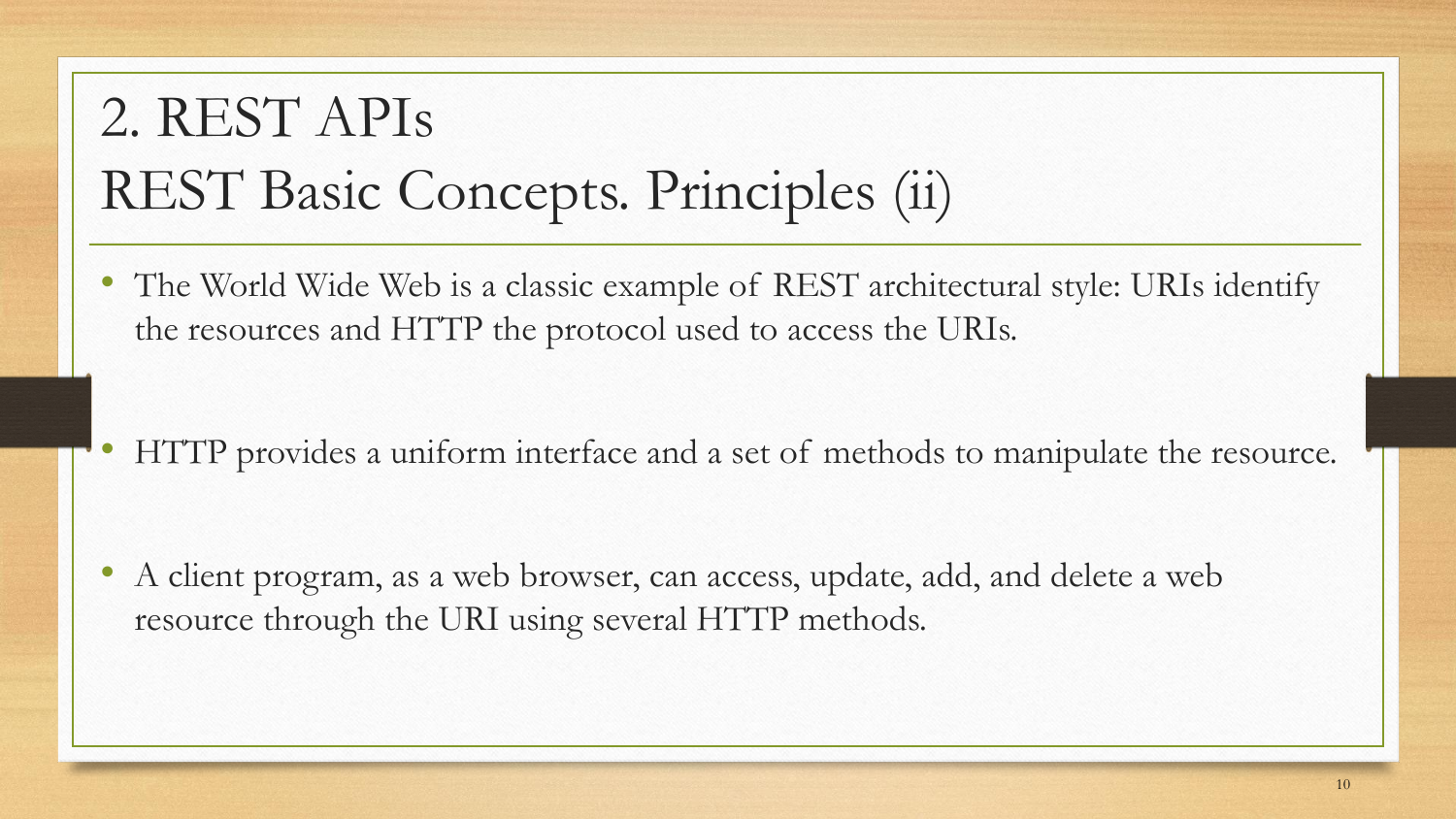## 2. REST APIs REST Basic Concepts. JAX-RS (i)

• Standard API is based on annotations to create a Java RESTful web service and a client for its invocation.

- JAX -RS specification follows the following objectives:
	- **POJO-centered**: The JAX-RS API provides a set of annotations and related classes/interfaces that can be used in the POJOs with the aim of expose them as RESTful resources.
	- **HTTP-centered**: Since REST resources are exposed through HTTP, the specification provides a clear mapping from the HTTP protocol and the corresponding classes and methods of the JAX-RS API.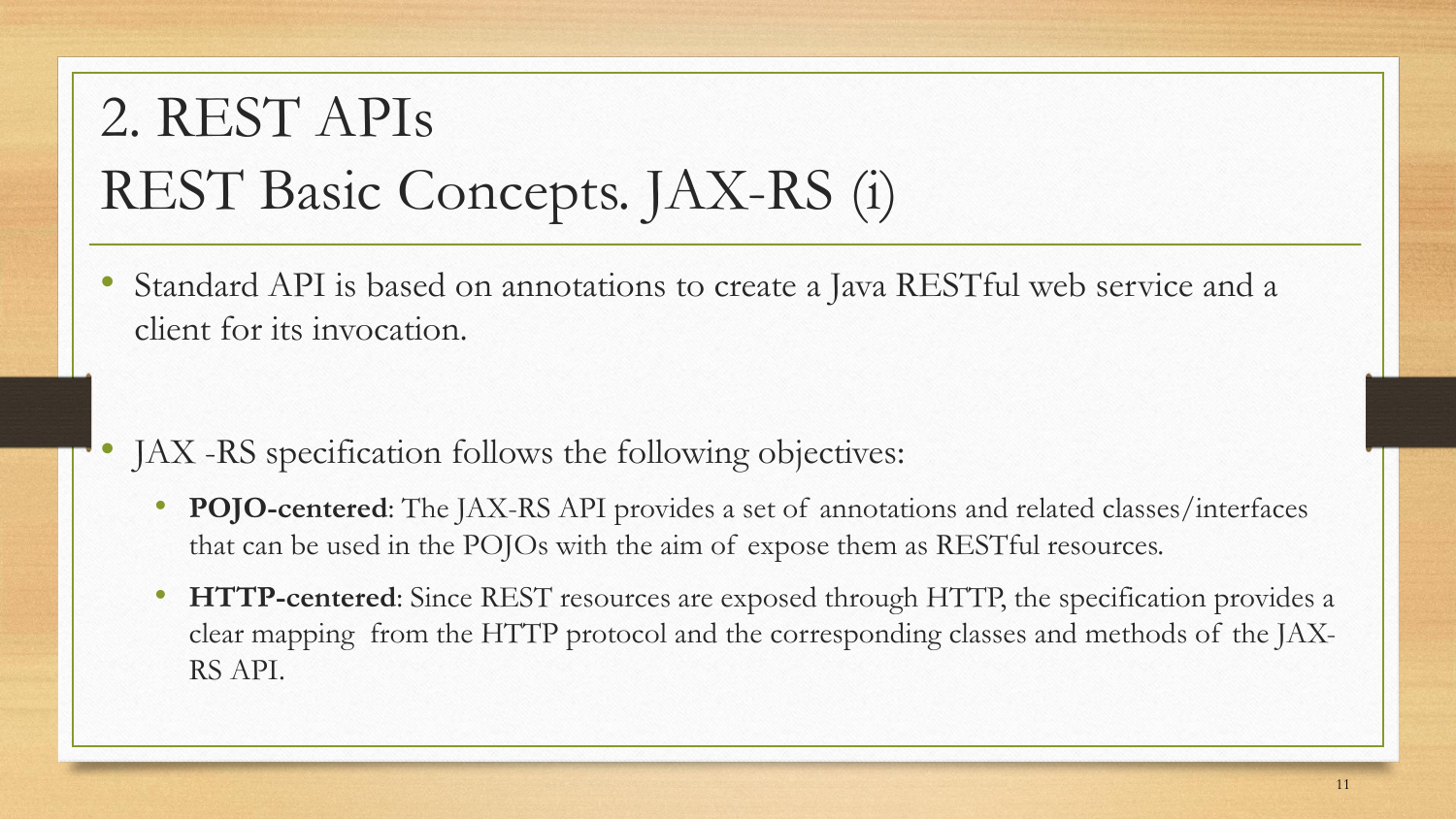# 2. REST APIs REST Basic Concepts. JAX-RS (ii)

- Through the use of this API: a POJO can be marked through annotations that permit identifying:
	- A resource as a URI
	- A set of methods well defined to access the resources (GET, POST, et cetera)
	- Multiple representation formats of resources

```
@GET
@Path("/hello")
@Produces(MediaType.TEXT_PLAIN)
 public String sayHello( ) {//...}
```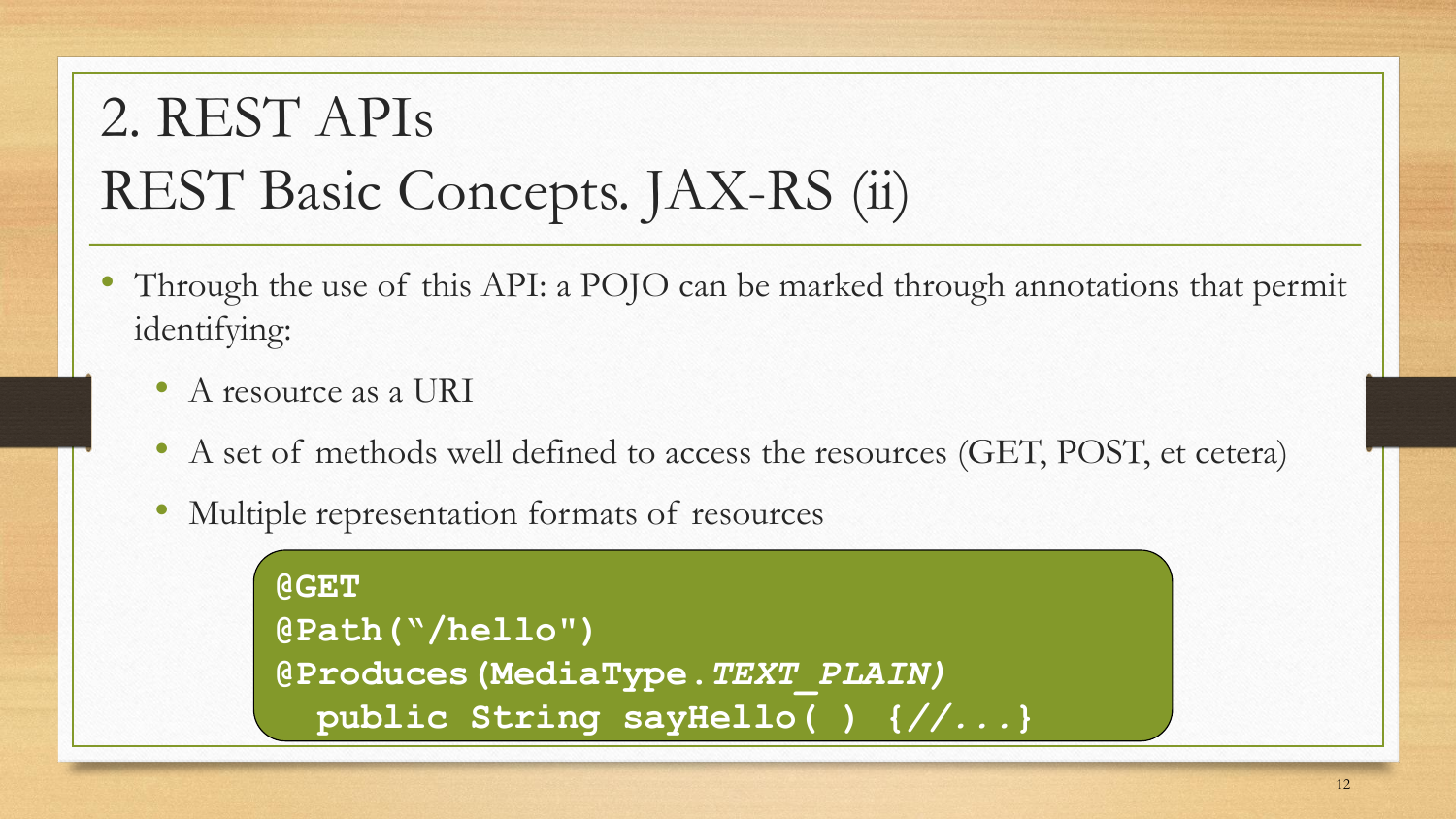## 2. REST APIs REST Basic Concepts. JAX-RS (iii)

- At runtime, the environment that implements JAX RS specification is responsible of the Java application invocation through the **HTTP request mapping** with the **Java method** that satisfies the request.
- Java class and method that represent the resource have to be determined, as well as the content type and the invocated HTTP method.

**http://applicationName/hello**

**GET Plane Text public String sayHello( )**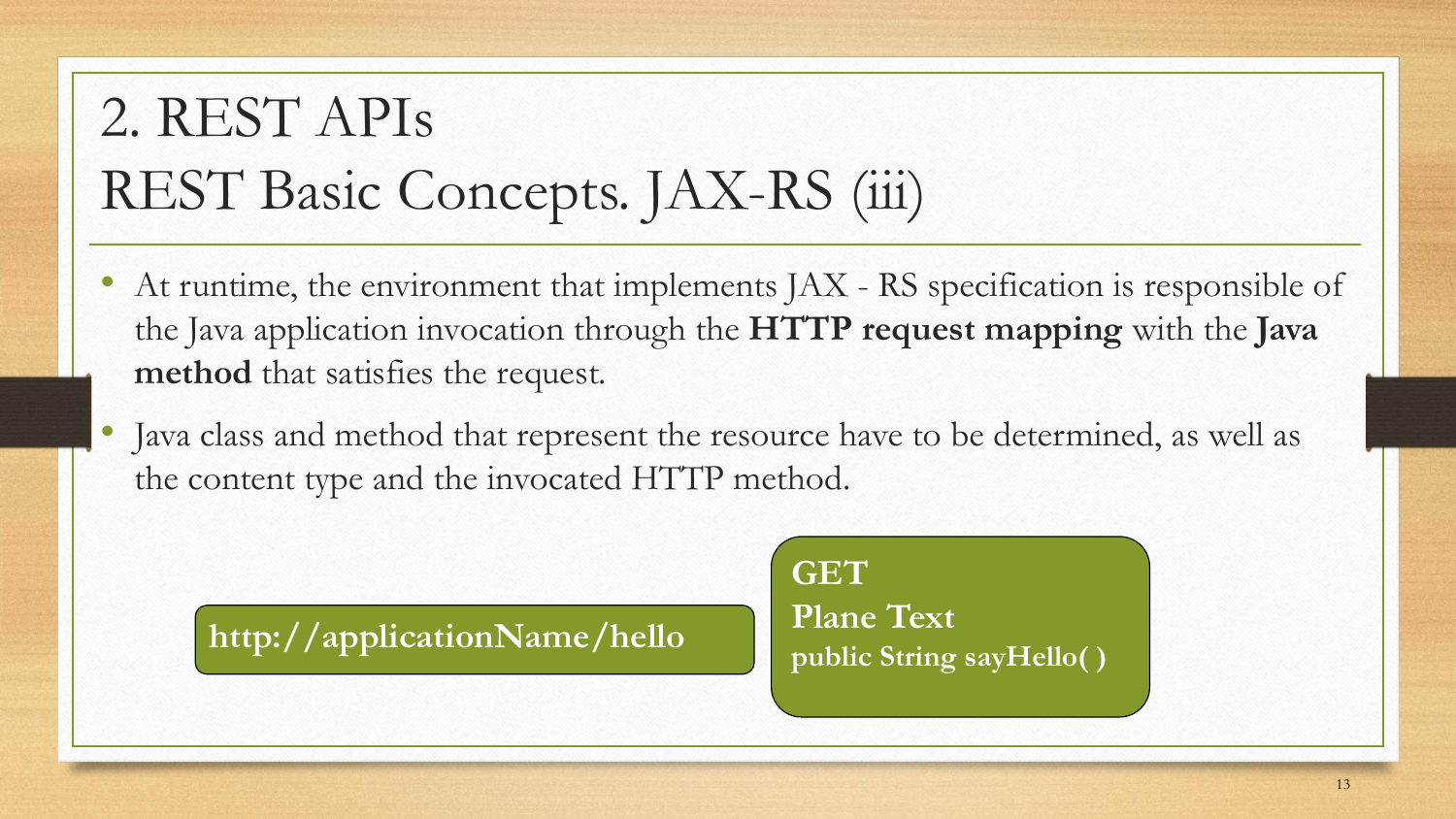## 2. REST APIs REST Basic Concepts. JAX-RS (iv)

• **Format independence**: the API provides a mechanism that allows adding the HTTP content type in a standard way.

• **Container independence**: the application developed using JAX-RS must be able to be executed in any container.

• **Java Enterprise Edition Inclusion**: JAX-RS is a Java EE 6 component.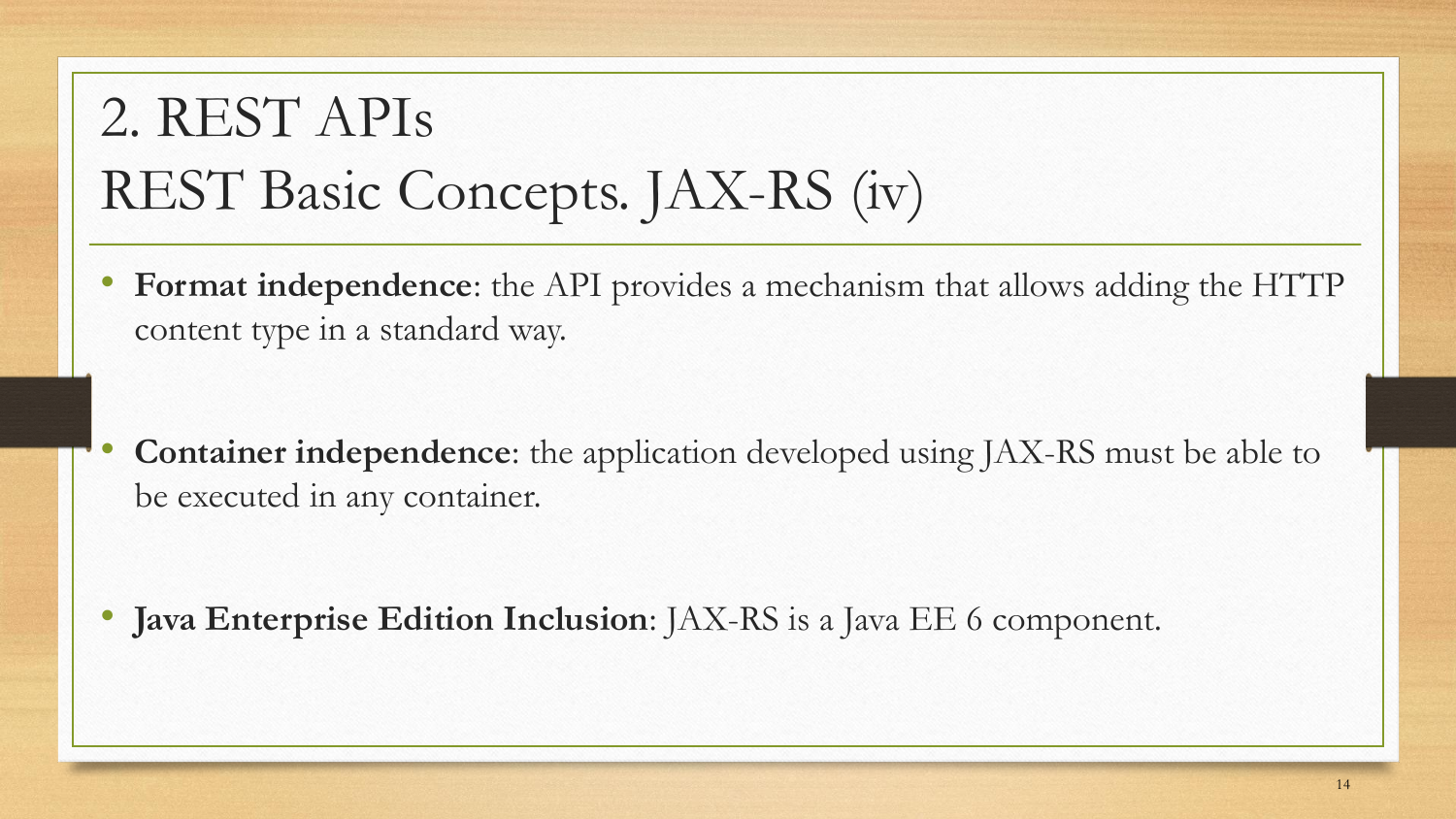# 2. REST APIs REST Basic Concepts. JAX-RS (v)

- It offers support for the use of the HTTP standard methods GET, POST, PUT, DELETE, HEAD y OPTIONS
	- **GET**: Retrieve a resource
	- **POST**: Create a resource
	- **PUT**: Update a resource
	- **DELETE**: Delete a resource
	- **HEAD**: Same function as GET, but it does not return the body. It is used to obtain meta-information about the resource. If there is no method marked as HEAD, it can be done through a GET and the body is discarded. [See examples in https://www.logicbig.com/tutorials/java-ee-tutorial/jax-rs/head-example.html]
	- **OPTIONS:** It provides the available communications options. If there is no method marked as @OPTIONS, an automatic response is generated. [See examples in https://www.logicbig.com/tutorials/java-ee-tutorial/jaxrs/options-example.html]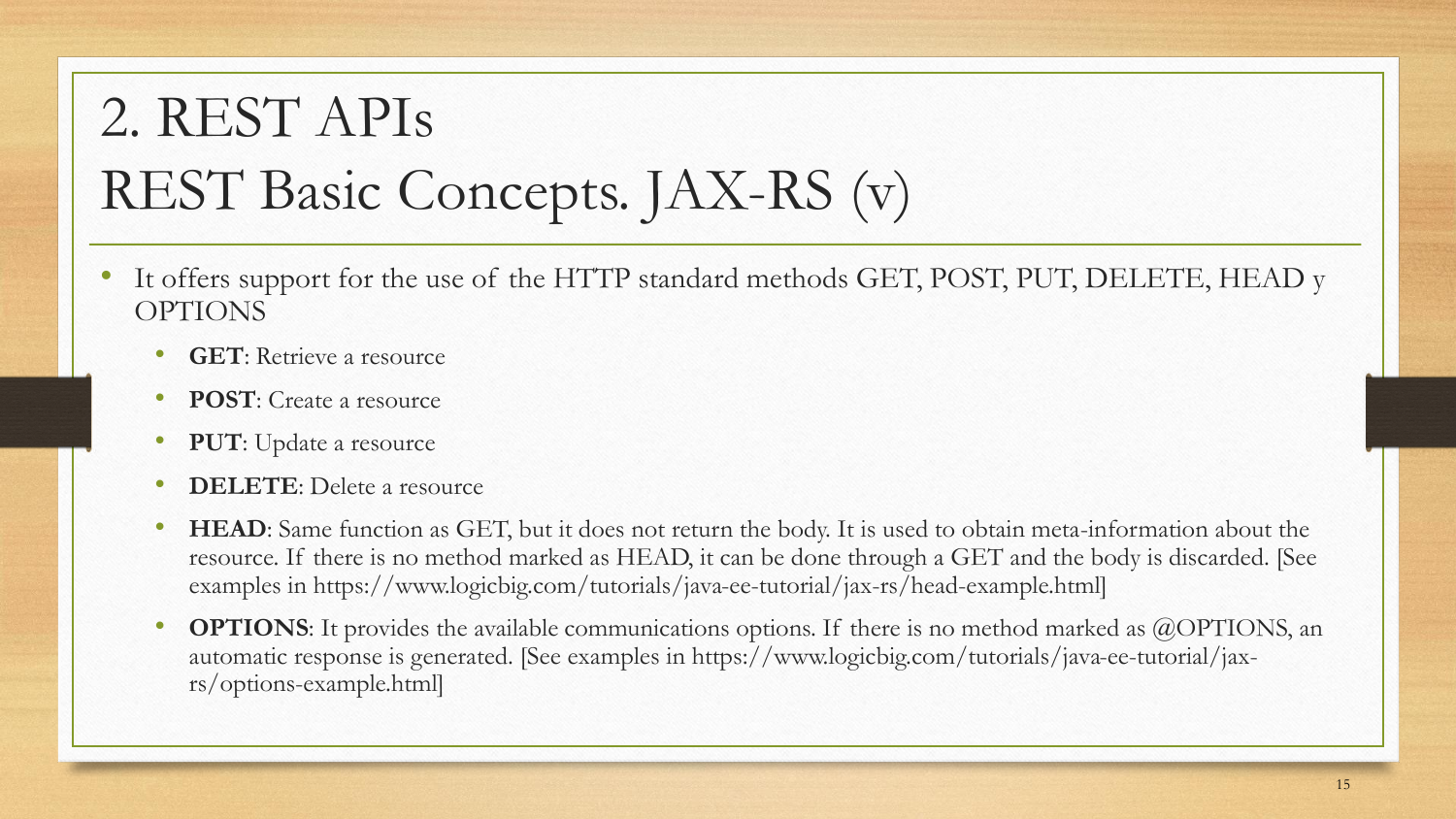#### 2. REST APIs Data Transfer Formats. Basic Concepts

- The client checks and updates the resources in the URI through the exchange of resource representations.
- Such representations contain information in formats like HTML, XML or JavaScript Object Notation (JSON).
- The client must know the type returned by the service.
- In general, the client specifies the representation desired to receive (Accept), and the server returns the resources desired in such format.
- All the information needed to process a request of a resource is contained in the request, therefore the interaction is without state.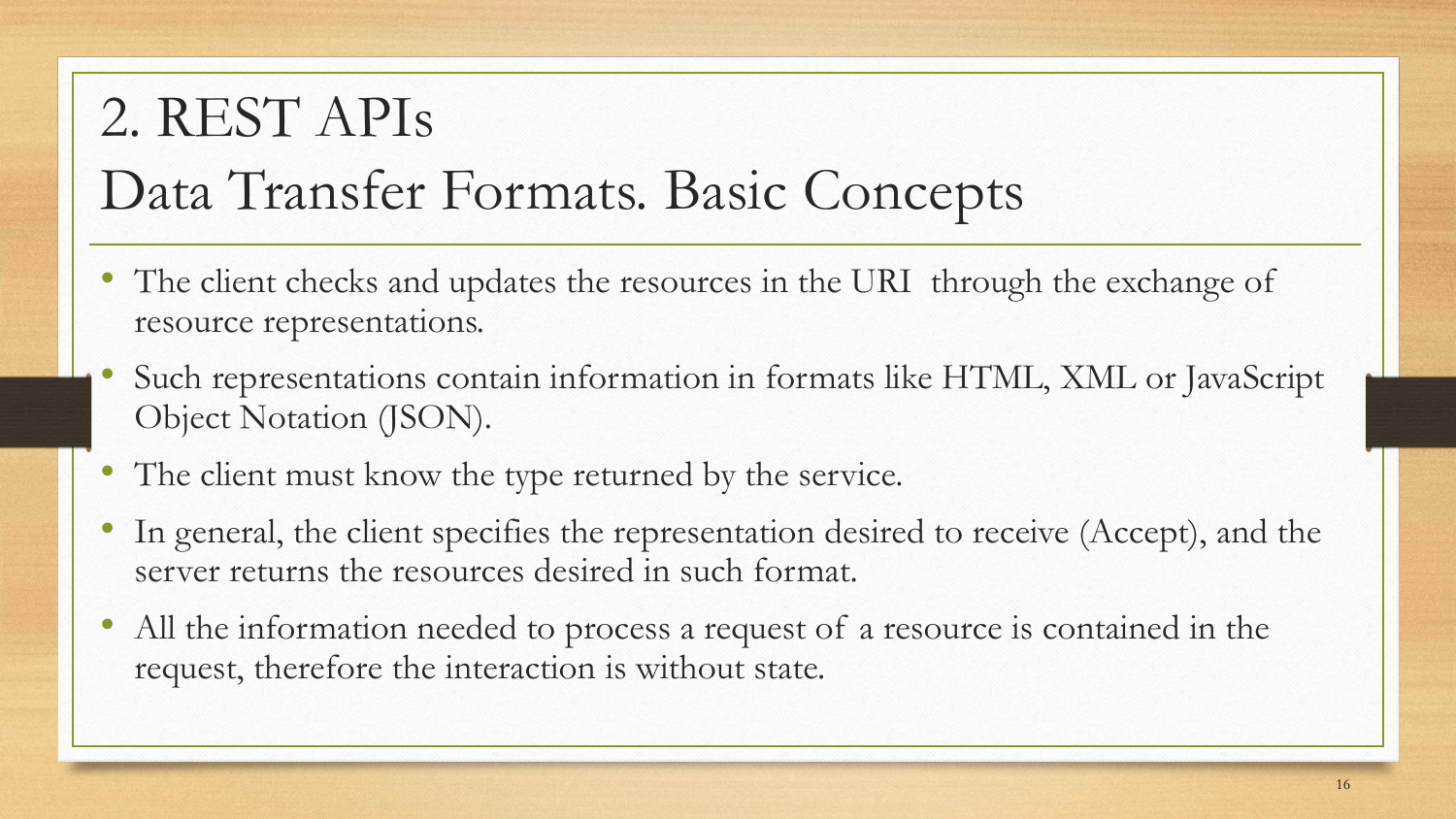## 2. REST APIs Data Transfer Formats. Specification

- In the service:
	- In a predetermined way, a REST resource is published or consumed with the MIME type  $*/$ .
	- A REST resource can restrict the media type admitted by the request and the response with annotations @Consumes and @ Produces, respectively.
	- These annotations can be specified in the methods and the classes. If the annotation is specified in the method it cancels the class annotation.
- In the client:
	- Content-Type: it indicates the submitted type (for example,
	- "text/plain", "text/xml","text/html", "application/json")
	- Accept: it indicates the resource types expected to be received.